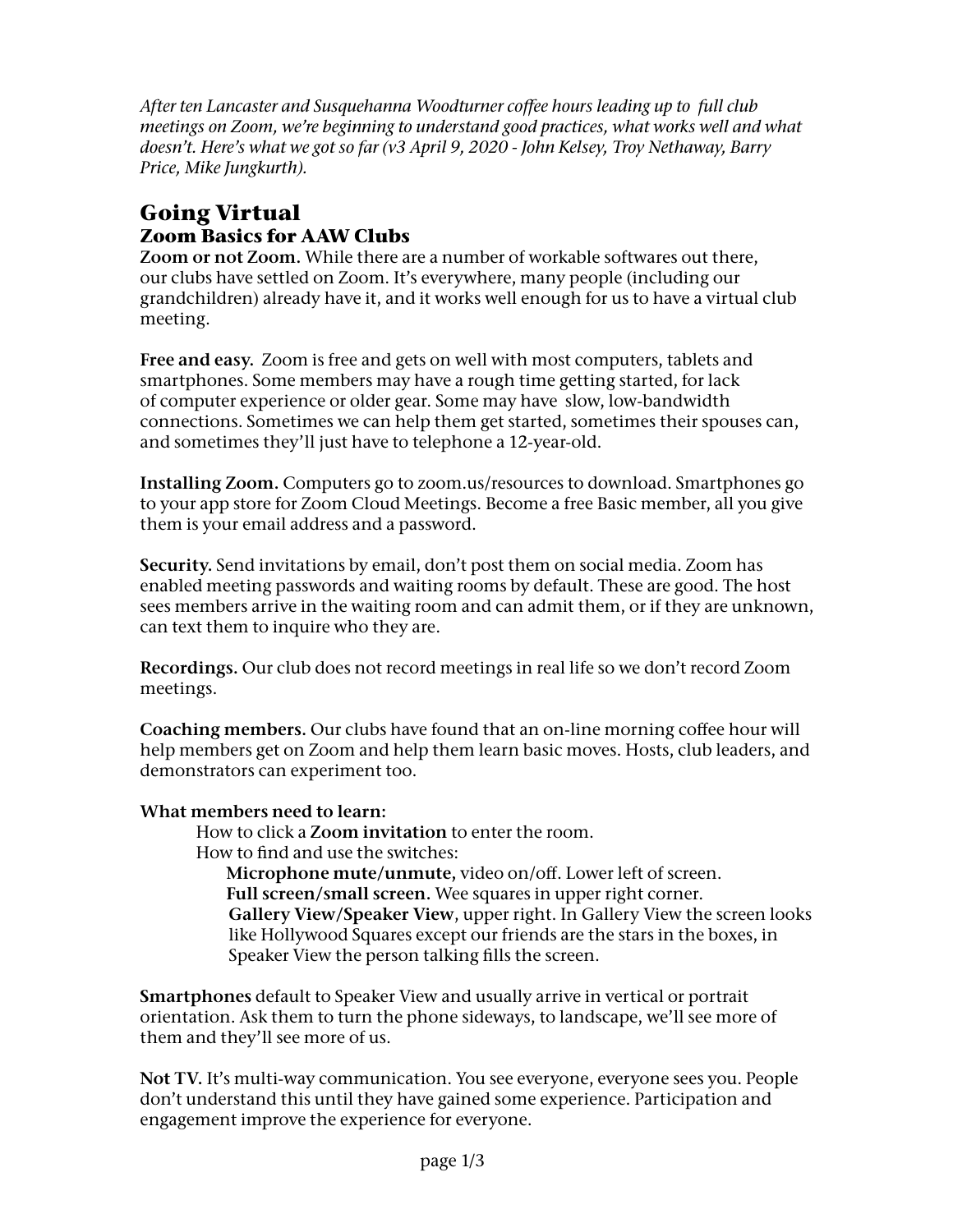## **Getting the Most from Zoom**

**Desktop/laptop/smartphone.** Computers work better than phones because you see more. Macs and PCs seem to work about the same, Linux has fewer controls. Computers without a camera and mic can join the meeting by audio; they will see our screens even if we don't see them. For a few \$ you can add a USB camera.

**Beyond the basics.** Zoom has many controls for members to try. Some members will become ninjas and some won't. The controls and menus are mostly located along the bottom of the screen.

**Presentation.** During coffee hour we ask everyone to be in Gallery View and to look, one at a time, at the other screens. Some will look good, some will be a forehead view with no face, some will be too dark to see, some will have extreme nostril cam. Encourage members to just look and notice.... and then look at their own screen. Maybe they would like to take control of it and try to look good, maybe they don't care. All OK.

**For best presentation** encourage members to raise their camera so it sees their full face, get close to the camera so their face is prominent in the window, get some light on their face not behind the head.

**Disruptions.** Barking dogs, ringing phones, loud music, noisy eating, and other sound distractions. Computer mics pick up everything. The host can mute everyone, members can unmute themselves to speak by pressing and holding the space bar.

**Mute/unmute.** In most computer setups the space bar is a **"press to talk"** switch. Encourage members not to just start yelling, but instead to wave broadly when they want to be recognized to speak, and to press and hold the space bar to talk.

**Gestures.** Broad gestures enable communication. Wave in front of your face to be recognized. Thumbs Up to agree. Dumb shrug. Fluttering fingers to chuckle. Wave to say goodbye.

**Herky-jerky video.** Someone aimlessly walking around with a cellphone camera will make everyone else dizzy, maybe seasick. Ask them to stay in one place.

**Show and tell.** Ask members to hold their work beside their face, not in front of it. Better yet, ask them to take photos they can share from the desktop, or email to the host to share. The member can talk and answer questions while screen-sharing.

**Live shop tours and video demos**. While it's possible to show off your shop live using a smartphone, in practice the signal degrades while you move around, and most people's Wi-Fi doesn't do well in a distant workshop. Better to record the video using the smartphone, then share it from the desktop.

**Video shares from YouTube.** These are possible but not as good as sharing from the member or host desktop.

**Chat.** Zoom has a text/chat feature that Hosts and participants can use to exchange private and group messages during the meeting.